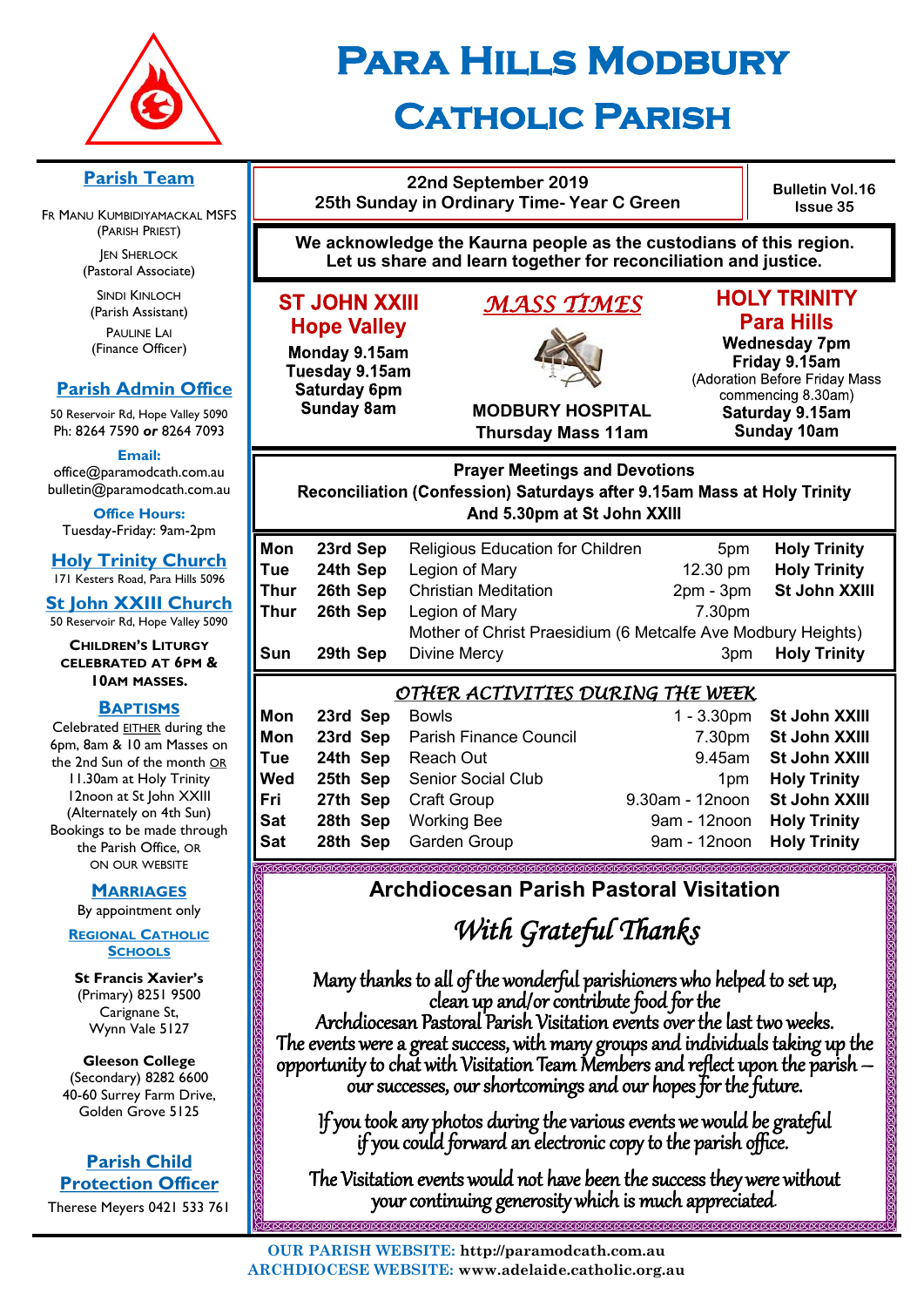### **Be Smart in the Pursuit of the Kingdom**

There is a lot of talk in modern times about devaluation. People complain all the time about the shrinking

purchasing power of the money in their pockets, about what their ten-dollar note could have bought, even as little as five years ago. But in a real sense money is only devalued by the use we make of it. "Use money, tainted as it is, to win you friends," Christ told his disciples, "and so make sure that when it fails you, they will welcome you into the tents of eternity." We may well be

depressed at how little it can buy on High Street, but in the poor back streets of this world, its value never fluctuates.

Oscar Wilde once described a cynic as "one who knows the price of everything and the value of nothing."

A Christian should be the reverse. One who has no interest in the price of anything but knows the value of everything.

Writing to Timothy, his disciple, St Paul quotes the proverb which says, "The love of money is the root of all evil." Note, it does not say that money is the root of all evil, but rather the "love of money" is. Of course, money is necessary, and always was, as a means of

exchanging goods in every complex organised society. But through excessive love of money a person can become its slave. Money can become a substitute for God in one's life, to the extent that in one's efforts to acquire more of it one can become, in Christ's own words, "choked by the riches and pleasures of life and fail to reach spiritual maturity" (Lk 8:13).

Life is something far more precious than the food we take, the clothes we wear, or the riches we acquire. Earthly possessions are things which are on loan to us. After a brief life span, we have to relinquish our hold on them and leave them behind. "Naked I came from my mother's womb," Job said (1:21), "and naked shall I

return; the Lord gave, and the Lord has taken away." Wisdom, in the sense of being smart or shrewd as we see in today's parable of the dishonest servant, is not an end in itself. One can be smart and use one's smartness to do mean things. Many con artists and terrorists are

smart people who use their smartness to create unhappiness in the world. Today's parable challenges us to be smart in the pursuit of the kingdom of God just as godless people are smart in their pursuit of selfish goals and ambitions. Jesus uses the example of a smart manager in his master's business to teach us the need to be smart in the Lord's service. We are challenged to imitate the manager's shrewdness, not his dishonesty. "The master commended the dishonest manager

because he had acted shrewdly" (Luke 16:8) Events in our world show that we live in difficult and precarious times, like the manager in the parable. The manager faced squarely the truth of his

helplessness and vulnerability and did something about it. Why do we keep on telling ourselves the lie that we are safe and secure and that nothing can ever happen to us?

*cont*

| Readings for next Sunday, 29th Sep 2019 |      |             |
|-----------------------------------------|------|-------------|
| 1st Reading                             | Amos | $6:1, 4-7$  |
| 2nd Reading                             | 1Tim | $6:11 - 16$ |
| Gospel                                  | Luke | 16:19-31    |

#### **Saints/Feast Days Of the Week**

| 23rd | St Pius of Pietricina (Padre Pio) |
|------|-----------------------------------|
| 26th | St Cosmas & Damian                |
| 27th | St Vincent de Paul                |
| 28th | St Wenceslaus,                    |
|      | St Laurence Ruiz & Companions     |

#### **Our Community's Prayer Petitions**  *PLEASE NOTE: THE NAMES ON THE SICK LIST WILL REMAIN FOR TWO MONTHS ONLY UNLESS OTHERWISE NOTIFIED.*

**BULLETIN PRAYER LIST:** Please note that names can only be added to this list by immediate family, or the ill person themselves (for reasons of privacy).

#### **Please Remember in your Prayers Those who are sick, especially:**

Patricia Kopf, Darcy Ridley, Paul Holmes, Dudley Dolman, Father Peter Milburn, Maria Hand, Emma Gammon, Asher Caudle, David North, Elijah Neri, Wayne Collins, Antoinette Pascale, Marg Dolman, Charlotte Fussell, Selena (Rose) Quinn, Phyllis Anthony, Reta Lockyer, John MacGrath, Ken Robinson, Graham Armstrong, Mary Redmond, Graham Speed, Marlen Piineda, David Truman, Bruce McAndie, Rosa Maria Santos, Sean Molloy, Betty Roper, Imperia De Ionno, Julie Reimann, Imelda Schulz, Maddison Calleja, Janice Forrester, Ray Zielonka, Jim Marlow, Gerry Canavan, Jayden Lee, Audrey Athayde, Marie Boulton, Sr. Marleen Dewar OLSH, Kay Kennedy, Rita Robinson, Eileen Ryan, Gary Lockyer, Yvonne Summers.

#### **Recently Deceased** Greg Dew

#### cont.

We do not have to wait, like the dishonest servant, for a last-minute display of smartness to fix our eternal concerns. The time to be smart is now. The smart manager used what he could not keep to get what he needed so badly, friendship with his business associates. We should likewise invest all our temporal and spiritual resources to gain the only thing that matters in the end: the kingdom of God. Remember the saying you cannot serve both God and money at the same time.

Tanulumbedramataked

#### **Social Justice Sunday**

We celebrate Social Justice Sunday on 29 September. This year, the Australian Bishops'Social Justice Statement is titled: 'Making it Real: Genuine human encounter in our digital world'. It shares Pope Francis' challenge to us to 'boldly become citizens of the digital world'. It points out that we are called not just to be inhabitants of this world, but active citizens shapingit.

For further details about the Social Justice Statement, visit the Office for Social Justice website (www.socialjustice.catholic.org.au) Follow us on Facebook: @socialjusticeACBC or Twitter: @JusticeCatholic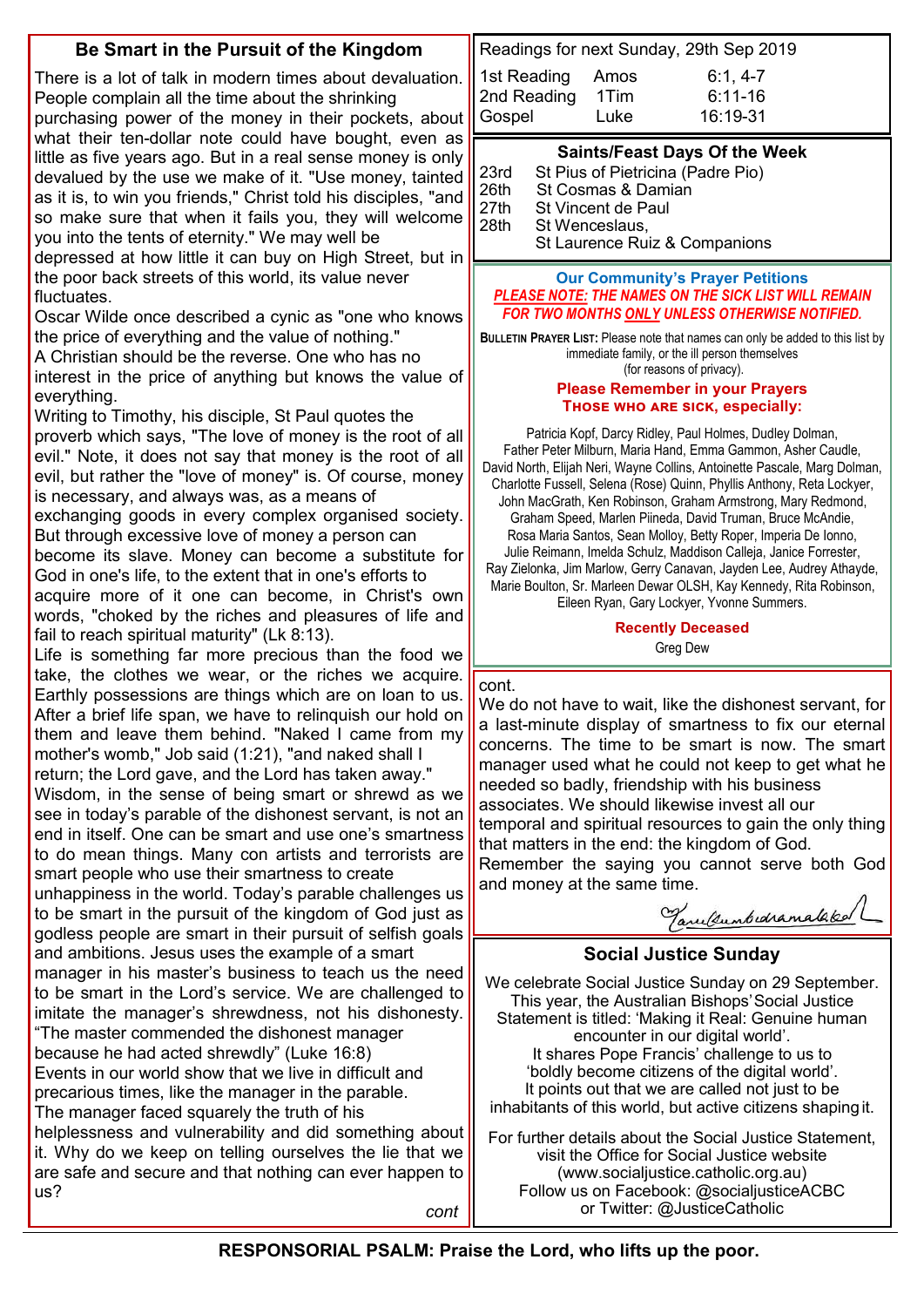#### **ST VINCENT DE PAUL HQ: 1300 729 202 from 9.00am — 1.00pm or www.vinnies.org.au**

#### **St Vincent de Paul Modbury Conference**

*Lord your timeless lesson sings out in the voice of constant waves, in the wind through the trees and in the harmonies of life. Wash clean our ears to hear you, make us listen now, for we need your great wisdom to assist us in our life. Amen.*

We've had a busier week providing food, furniture (Wardrobes for a single mother of two handicapped children who has just re-located from Dernancourt) and clothing in home visits in response to six calls for assistance.

There was a Northern Region meeting of Vinnies conferences this week at Clearview – the quest for a successor to the out-going Regional President continues. On the good news side, funding for the Children's' Social Equity Fund (CSEF) has been replenished allowing us to subsidise, to 80%, primary school children costs of school and other activities.

> **Pantry needs this week are:**  Coffee, Margarine, and Tinned Fruit.

If you can, please put any or all of these in the basket. We appreciate the assistance this provides us in keeping the pantry stocked against the assistance demand. .

Thank you and God Bless

#### REACH OUT GROUP

Tuesday 24th September 2019 9.15am Mass at St John XXIII Followed by a cuppa. All Welcome

Reader: Margaret Dunn Altar Server: Leo North

Offertory: Barbara Sorrell & Pam Ridley Pat Harvey and Margaret Emery

For information about Reach Out please call Maureen Kenny Ph: 8396 7682 or M: 0418 821 859



DEVELOPMENT FUND 2019 Congratulations Sheila Clark No. 62 Drawn by Ann Cotton

for Kathryn Hudson

 Contact: Barbara Mathews 8258 8806 to be included in the draw.

#### **HAPPY BIRTHDAY SEPTEMBER BABIES**

| 24 <sub>th</sub> | Sean Conlon, Gary Staker                        |
|------------------|-------------------------------------------------|
| 25th             | Jean McGowan, Renee Dini,                       |
|                  | Ken Robinson                                    |
| 26th             | Marg Robinson                                   |
| 27th             | Michael Burke, Andrea Randell, Cathy Hargreaves |
| 28th             | Helen Zmarek, Christopher Wilks, Rita Robinson, |
|                  | Maud Brown                                      |
| 29th             | Chris O'Reilly                                  |



## *CHILDREN'S PRAYER*

Lord, help us to be truthful and honest with each other, and to be guided by your goodness. Amen

#### **Altar Servers Meeting**

Altar Servers are asked to attend one of the following meetings on 28th/29th September after Saturday 9.15am & 6pm mass Sunday 10am mass

These meetings will give us an opportunity to update contact information and have fittings for Altar Servers albs. For more information Jen Sherlock 8264 7590 or [pa@paramodcath.com.au](mailto:pa@paramodcath.com.au)



#### **Attention all Eucharist Ministers**

If you currently have a Pyx please return it to either of the Mass centres or the Parish Office when not in use, as it may be needed by other Eucharistic Ministers who are visiting people within our community.

## **Working Bee**

## **Holy Trinity**

There will be a Working Bee at Holy Trinity on Saturday 28th September 9am - 12noon To clean up the weeds around the property and especially the big carpark. Come along on the morning and bring your gloves, spades and any other tools you may need

> **DIVINE MERCY AT HOLY TRINITY CHURCH**

<del>&&&&&&&&&&&&&</del>

The next Divine Mercy Eucharistic Adoration will be on Sunday, 29th September at 3pm at Holy Trinity Church, 3 James Street, Para Hills.

### **PARISH FINANCE COUNCIL**

The next meeting for the Parish Finance Council is on the 23rd September, 2019 St John XXIII Meeting Room at 7.30pm.



## *STAY FOR A CUPPA*

あああああああある

Thanks to some of our wonderful volunteers, we will be having a cuppa after all Masses next Weekend Please join us.

**GOSPEL ACCLAMATION: Alleluia, alleluia! Jesus Christ was rich but he became poor, to make you rich out of his poverty. Alleluia!**